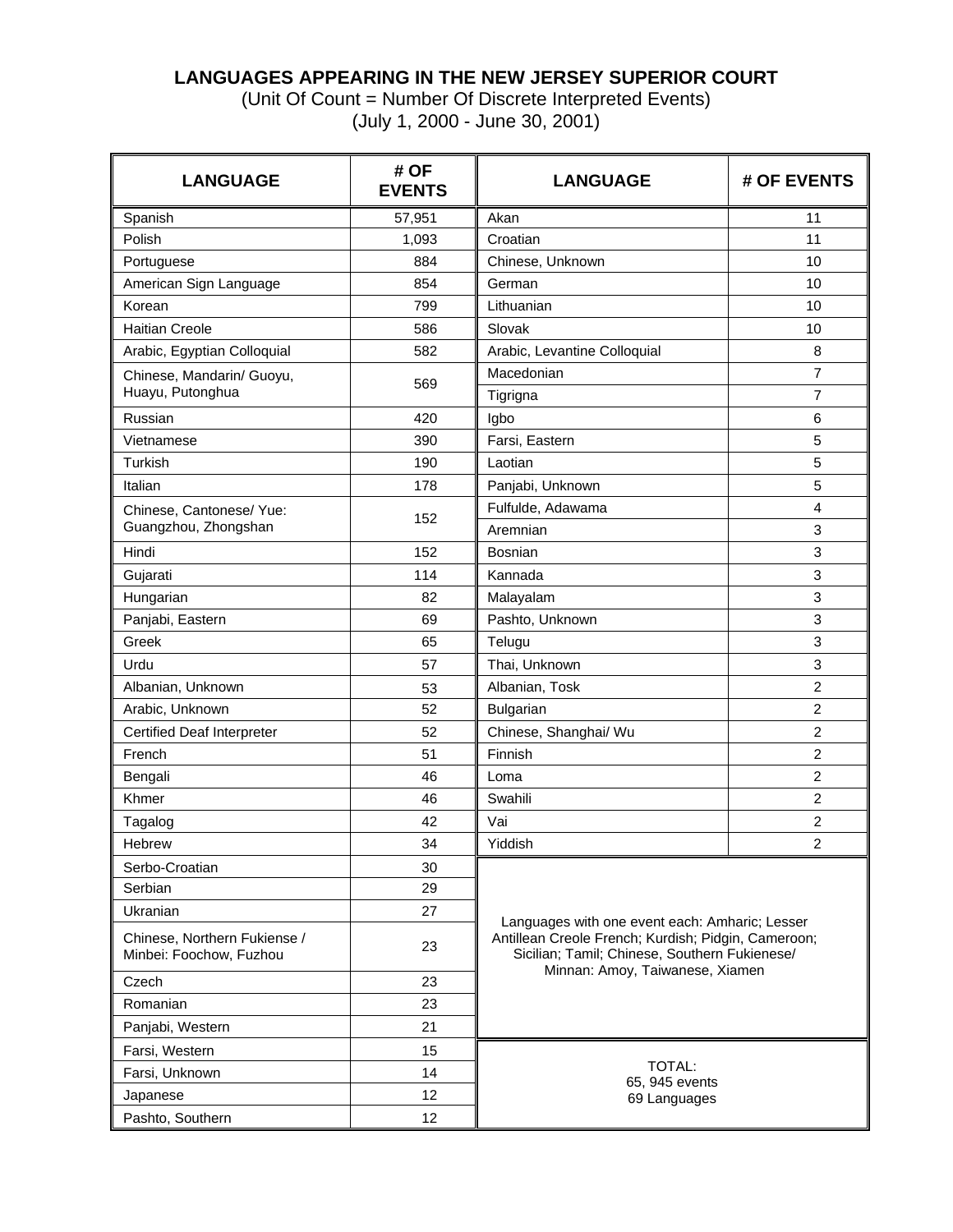# **COURT INTERPRETING STATISTICAL REPORTING SYSTEM**

# **NUMBER OF EVENTS INTERPRETED BY COUNTY AND PRIMARY CONTEXT (July 1, 2000 - June 30, 2001)**

| VICINAGE/ COUNTY           | <b>BEFORE A</b><br><b>JUDGE OR</b><br><b>GRAND JURY</b> | <b>BEFORE A HEARING</b><br>OFFICER OR IN CDR<br><b>PROCEEDING</b> | <b>ANY COURT</b><br><b>SUPPORT</b><br><b>SERVICE</b> |
|----------------------------|---------------------------------------------------------|-------------------------------------------------------------------|------------------------------------------------------|
| lı:<br>Atlantic            | 1,205                                                   | 4                                                                 | 0                                                    |
| lı:<br>Cape May            | 199                                                     | 1                                                                 | $\overline{0}$                                       |
| III:<br>Bergen             | 2,590                                                   | 296                                                               | 118                                                  |
| liit:<br><b>Burlington</b> | 271                                                     | 29                                                                | 12                                                   |
| IV:<br>Camden              | 5,739                                                   | 547                                                               | 118                                                  |
| V.<br><b>Essex</b>         | 4,352                                                   | 656                                                               | 729                                                  |
| VI:<br>Hudson              | 11,787                                                  | 1,876                                                             | 865                                                  |
| VII: Mercer                | 1,546                                                   | 344                                                               | 151                                                  |
| VIII: Middlesex            | 3,693                                                   | 644                                                               | 275                                                  |
| IX:<br>Monmouth            | 773                                                     | 218                                                               | 225                                                  |
| X:<br><b>Morris</b>        | 2,454                                                   | 295                                                               | 1,809                                                |
| X:<br><b>Sussex</b>        | 81                                                      | 4                                                                 | 3                                                    |
| Passaic<br>XI:             | 6,937                                                   | 2,429                                                             | 68                                                   |
| XII: Union                 | 6,877                                                   | 1,697                                                             | 333                                                  |
| XIII: Somerset             | 687                                                     | 34                                                                | 21                                                   |
| XIII: Hunterdon            | 113                                                     | 0                                                                 | 8                                                    |
| XIII: Warren               | 70                                                      | 3                                                                 | 6                                                    |
| XIV: Ocean                 | 874                                                     | 109                                                               | 109                                                  |
| XV: Gloucester             | 368                                                     | 8                                                                 | 10                                                   |
| XV: Cumberland             | 986                                                     | 154                                                               | $\overline{0}$                                       |
| XV: Salem                  | 122                                                     | 5                                                                 | 8                                                    |
| <b>TOTALS</b>              | 51,724                                                  | 9,353                                                             | 4,868                                                |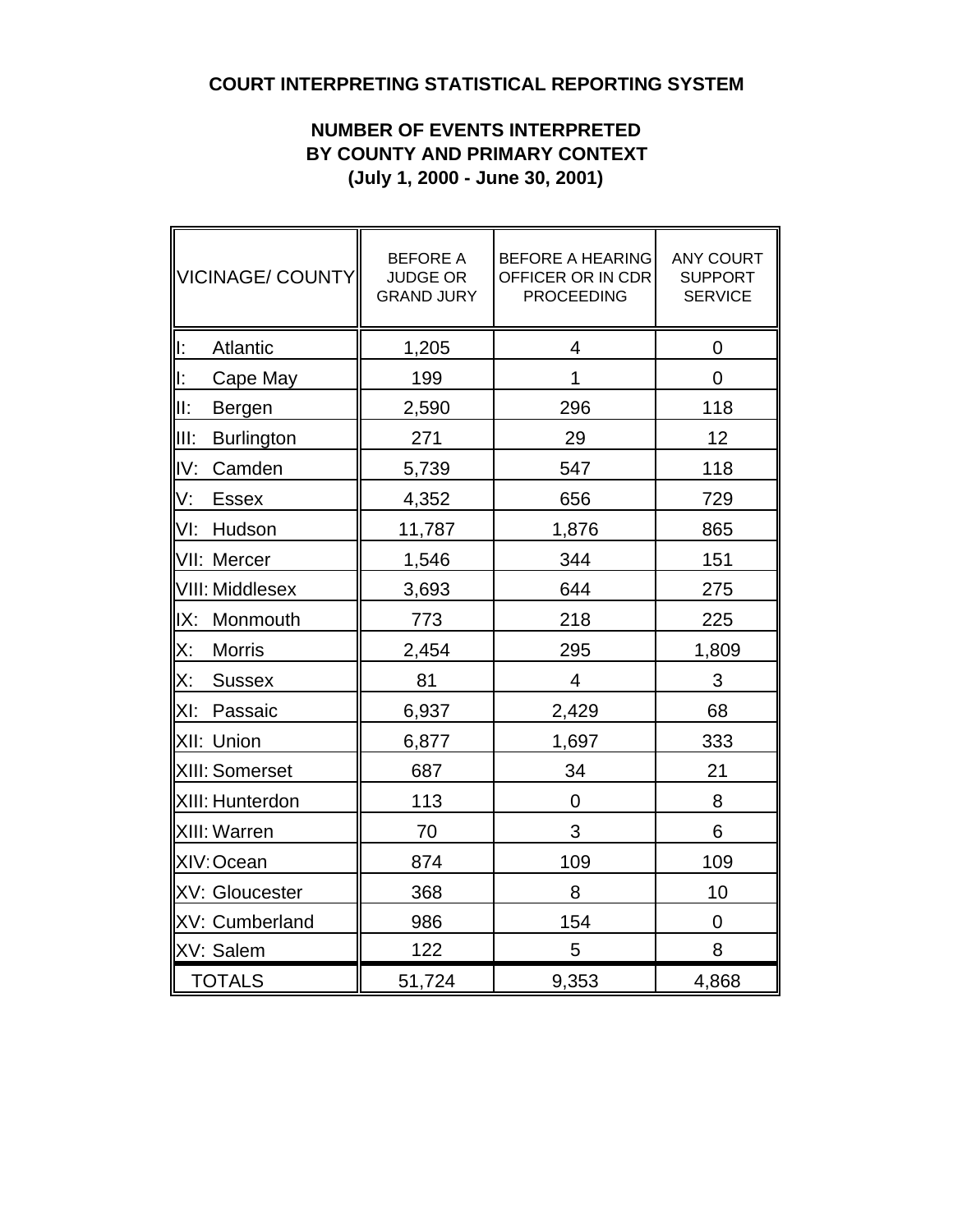### **NUMBER OF EVENTS INTERPRETED BY COUNTY AND LANGUAGE (MAJOR LANGUAGES)**

**(July 1, 2000- June 30, 2001)**

| <b>COUNTY</b> | <b>ARA</b>     | <b>CHI</b> | <b>CHI</b> | GUJ            | <b>HAI</b>     | <b>HIN</b> | <b>ITA</b> | <b>KOR</b> | <b>POL</b> | <b>POR</b> | <b>RUS</b> | <b>SIG</b> | <b>SPA</b> | <b>TUR</b> | <b>VIE</b> | <b>OTH</b> | <b>SUM</b> |
|---------------|----------------|------------|------------|----------------|----------------|------------|------------|------------|------------|------------|------------|------------|------------|------------|------------|------------|------------|
|               | <b>EGY</b>     | <b>CAN</b> | <b>MAN</b> |                | <b>CRE</b>     |            |            |            |            |            |            |            |            |            |            | <b>LAN</b> |            |
| Atlantic      | 4              | 58         | 15         | 5              | 2              | 5          | 4          | 20         | 4          | $\Omega$   | 10         | 4          | 1,003      | 1          | 40         | 34         | 1,209      |
| Cape May      | 1              | 0          | 0          | 0              | 0              | 0          | 0          | $\Omega$   | 0          | 0          | 0          | 13         | 170        | 0          | 14         | 2          | 200        |
| Bergen        | 27             | 14         | 39         | 12             | 14             | 19         | 40         | 489        | 204        | 51         | 78         | 74         | ,697       | 76         | 3          | 167        | 3,004      |
| Burlington    | $\overline{2}$ |            | 11         | 0              | 1              |            | 7          | 11         | 0          | 31         | 9          | 38         | 132        | 14         | 27         | 27         | 312        |
| Camden        | 9              | 7          | 87         | 0              | 3              | 17         | 8          | 69         | 24         | 0          | 30         | 174        | 5,727      | 6          | 167        | 76         | 6,404      |
| <b>Essex</b>  | 18             | 3          | 39         |                | 196            | 2          | 14         | 32         | 48         | 342        | 23         | 101        | 4,839      | -1         | 5          | 73         | 5,737      |
| Hudson        | 279            | 16         | 54         | 41             | 46             | 16         | 14         | 14         | 94         | 91         | 46         | 150        | 13,463     | 8          | 75         | 121        | 14,528     |
| <b>Mercer</b> | 51             | 10         | 28         | 5              | 53             | 13         | 3          | 37         | 120        | 3          | 21         | 69         | ,560       | $\Omega$   | 12         | 56         | 2,041      |
| Middlesex     | 24             | 3          | 50         | $\overline{7}$ | $\overline{2}$ | 34         | 4          | 12         | 41         | 21         | 17         | 24         | 4,311      | 6          | 2          | 54         | 4,612      |
| Monmouth      | 3              | 3          | 17         | 4              | 17             | 9          | 10         | 27         | 7          | 26         | 27         | 20         | 1,016      | $\Omega$   | 9          | 21         | 1,216      |
| Morris        | 23             | 18         | 124        | 9              | 7              | 16         | 11         | 49         | 30         | 21         | 21         | 21         | 4,060      | 26         | 23         | 99         | 4,558      |
| <b>Sussex</b> | 0              | 0          | 2          | 0              | 0              | 0          | 3          | $\Omega$   | 2          | 0          |            | 0          | 65         | 0          | 0          | 15         | 88         |
| Passaic       | 94             | 5          | 17         | 20             | 17             | 2          | 28         | 18         | 172        | 11         | 34         | 38         | 8,822      | 47         | 0          | 109        | 9,434      |
| Union         | 30             | 9          | 40         | 5              | 227            | 10         | 22         | 12         | 230        | 260        | 56         | 45         | 7,865      | 1          | 5          | 90         | 8,907      |
| Somerset      | 8              | 0          | 30         | 0              | 0              | $\Omega$   | 3          | 5          | 51         | 18         | 3          | 4          | 585        | $\Omega$   | 3          | 32         | 742        |
| Hunterdon     | 1              | 0          | 2          | 0              | 1              | $\Omega$   | 2          | 0          | 19         | 3          | 4          | 11         | 64         | 0          | 0          | 14         | 121        |
| Warren        | $\overline{2}$ | 0          | 1          | 0              | 0              | $\Omega$   | 0          | 0          | 1          | 0          | 0          | 3          | 57         | $\Omega$   | 0          | 15         | 79         |
| Ocean         | 5              | 4          | 8          | 4              | 0              | 5          | 3          | 3          | 45         | 6          | 33         | 29         | 926        |            | 0          | 20         | 1,092      |
| Gloucester    | 1              |            |            |                | 0              | $\Omega$   |            | 0          | 0          | 0          | 0          | 19         | 353        | 3          | 3          | 3          | 386        |
| Cumberland    | 0              | 0          | 3          | 0              | 0              |            |            |            |            | 0          | 7          | 13         | 1,108      | 0          | 2          | 3          | 1,140      |
| Salem         | $\mathbf 0$    | 0          | 1          | 0              | 0              | 2          | 0          | 0          | 0          | 0          | 0          | 4          | 128        | 0          | 0          | 0          | 135        |
| Totals        | 582            | 152        | 569        | 114            | 586            | 152        | 178        | 799        | 1,093      | 884        | 420        | 854        | 57,951     | 190        | 390        | ,031       | 65,945     |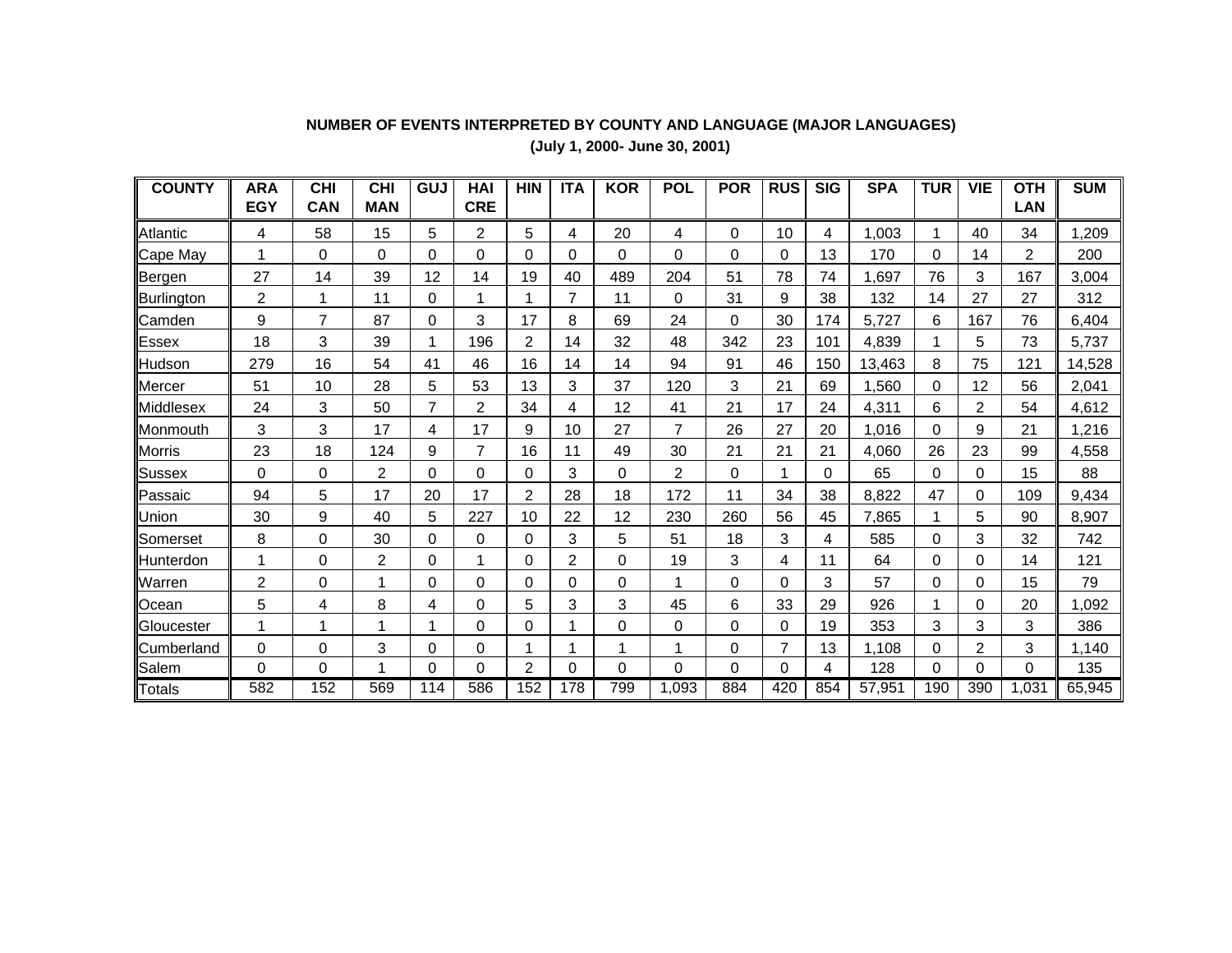### NUMBER OF EVENTS INTERPRETED BY COUNTY AND LANGUAGE (MINOR LANGUAGES, p.1) (July 1, 2000 - June 30, 2001)

| <b>COUNTY</b>      | <b>AKA</b> | <b>ALB</b>     | <b>ALB</b> | <b>AMH</b> | <b>ARA</b>  | <b>ARA</b> | <b>ARM</b> | <b>BEN</b>     | <b>BOS</b> | <b>BUL</b> | <b>CDI</b> | <b>CHI</b>     | <b>CHI</b>     | <b>CHI</b> | <b>CHI</b> | <b>CRE</b> | <b>CRO</b> | <b>CZE</b>     | <b>FAR</b> | <b>FAR</b> |
|--------------------|------------|----------------|------------|------------|-------------|------------|------------|----------------|------------|------------|------------|----------------|----------------|------------|------------|------------|------------|----------------|------------|------------|
|                    |            | <b>TOS</b>     | <b>UNK</b> |            | <b>LEV</b>  | <b>UNK</b> |            |                |            |            |            | <b>FOO</b>     | <b>ShW</b>     | TAI        | <b>UNK</b> | <b>FRE</b> |            |                | <b>EAS</b> | <b>WES</b> |
| Atlantic           | 0          | 0              |            | 0          | 0           | 0          | 0          | 2              | 0          | 0          | 0          | 12             | 0              | 0          | 10         | 0          | 0          | 0              | 0          | 0          |
| Cape May           | 0          | 0              | 0          | 0          | 0           | 0          | 0          | 0              | 0          | 0          | 0          | 0              | 0              | 0          | 0          | 0          | 0          | 0              | 0          | 0          |
| Bergen             | 0          | 0              | 9          | 0          | 0           | 41         | 3          | 2              | 0          | 0          | 2          | 1              | 0              | 0          | 0          | 0          | 0          | 6              | 0          | 0          |
| Burlington         | 0          | 0              | 0          | 0          | 0           | 0          | 0          | 0              |            | 0          | 0          | 0              | $\Omega$       | 0          | 0          | $\Omega$   | 0          | 0              | 0          | 0          |
| Camden             | 0          | $\Omega$       | $\Omega$   | 0          | $\Omega$    | $\Omega$   | 0          | $\overline{2}$ | 0          | 0          | 23         | 0              | $\Omega$       | 0          | $\Omega$   | $\Omega$   | 0          | $\Omega$       | 0          | 0          |
| Essex              | 0          | 0              | 10         | 0          | 0           | 0          | 0          | 6              | 0          | 0          | 0          | 0              | 0              | 0          | 0          | 0          | 0          | $\overline{c}$ | 0          | 0          |
| Hudson             | 0          | 0              |            |            | 0           | 0          | 0          | 3              | 0          | 0          | 0          | 1              | 0              | 0          | 0          | 0          | 2          | 2              | 5          |            |
| Mercer             | 0          | 0              | 0          | 0          | 0           | 0          | 0          | 0              |            | 0          | 7          | 1              | 0              | 0          | 0          | 0          | 6          | 4              | 0          | 0          |
| <b>IMiddlesex</b>  | 3          | 0              | 2          | 0          | 0           | 0          | 0          | 0              | 0          | 0          | 0          | 0              | 2              | 0          | 0          | 0          | 0          |                | 0          | 0          |
| <b>IMonmouth</b>   | 0          | 0              | 0          | 0          | 0           | 0          | 0          | 0              |            | 0          | 2          | 0              | 0              | 0          | 0          | $\Omega$   | 0          | 0              | 0          | 0          |
| Morris             | $\Omega$   | 0              | 2          | 0          | 0           | 0          | 0          |                | 0          | 0          | 0          | 0              | 0              | 0          | $\Omega$   | 0          | 3          | $\Omega$       | 0          | 8          |
| <b>Sussex</b>      | 0          | $\overline{2}$ | 3          | 0          |             | 0          | 0          | $\Omega$       | 0          | 0          | 0          | 1              | $\Omega$       | 0          | $\Omega$   | 0          | 0          | $\Omega$       | 0          | 0          |
| Passaic            | 8          | 0              | 15         | 0          | 6           | 11         | 0          | 18             | 0          | 0          | 14         | 0              | 0              | 0          | 0          | 0          | 0          | 0              | 0          | 0          |
| <b>Union</b>       | 0          | 0              | 0          | 0          | 0           | 0          | 0          | 12             | 0          | 2          | 4          | $\overline{7}$ | 0              |            | 0          |            | 0          | 5              | 0          | 0          |
| Somerset           | 0          | 0              | 0          | 0          | 1           | 0          | 0          | 0              | 0          | 0          | 0          | 0              | 0              | 0          | 0          | 0          | 0          | 3              | 0          | 0          |
| <b>I</b> Hunterdon | 0          | 0              | 2          | 0          | 0           | 0          | 0          | 0              | 0          | $\Omega$   | 0          | 0              | 0              | 0          | 0          | 0          | 0          | 0              | 0          | 0          |
| Warren             | 0          | 0              | 0          | 0          | 0           | 0          | 0          | 0              | 0          | 0          | 0          | 0              | 0              | 0          | 0          | 0          | 0          | 0              | 0          | 0          |
| Ocean              | $\Omega$   | 0              | 8          | 0          | 0           | 0          | 0          | 0              | 0          | 0          | 0          | 0              | 0              | 0          | $\Omega$   | 0          | 0          | 0              | 0          | 0          |
| Gloucester         | 0          | 0              | $\Omega$   | 0          | $\Omega$    | $\Omega$   | $\Omega$   | $\Omega$       | 0          | 0          | 0          | 0              | $\Omega$       | 0          | $\Omega$   | $\Omega$   | 0          | $\Omega$       | $\Omega$   | 0          |
| Cumberland         | 0          | 0              | 0          | 0          | $\mathbf 0$ | 0          | 0          | 0              | 0          | 0          | 0          | 0              | 0              | 0          | 0          | 0          | 0          | 0              | 0          | 0          |
| Salem              | 0          | 0              | $\Omega$   | 0          | 0           | 0          | 0          | 0              | 0          | 0          | 0          | 0              | $\Omega$       | 0          | 0          | 0          | 0          | 0              | 0          | 0          |
| <b>TOTALS</b>      | 11         | $\overline{2}$ | 53         |            | 8           | 52         | 3          | 46             | 3          | 2          | 52         | 23             | $\overline{2}$ |            | 10         |            | 11         | 23             | 5          | 15         |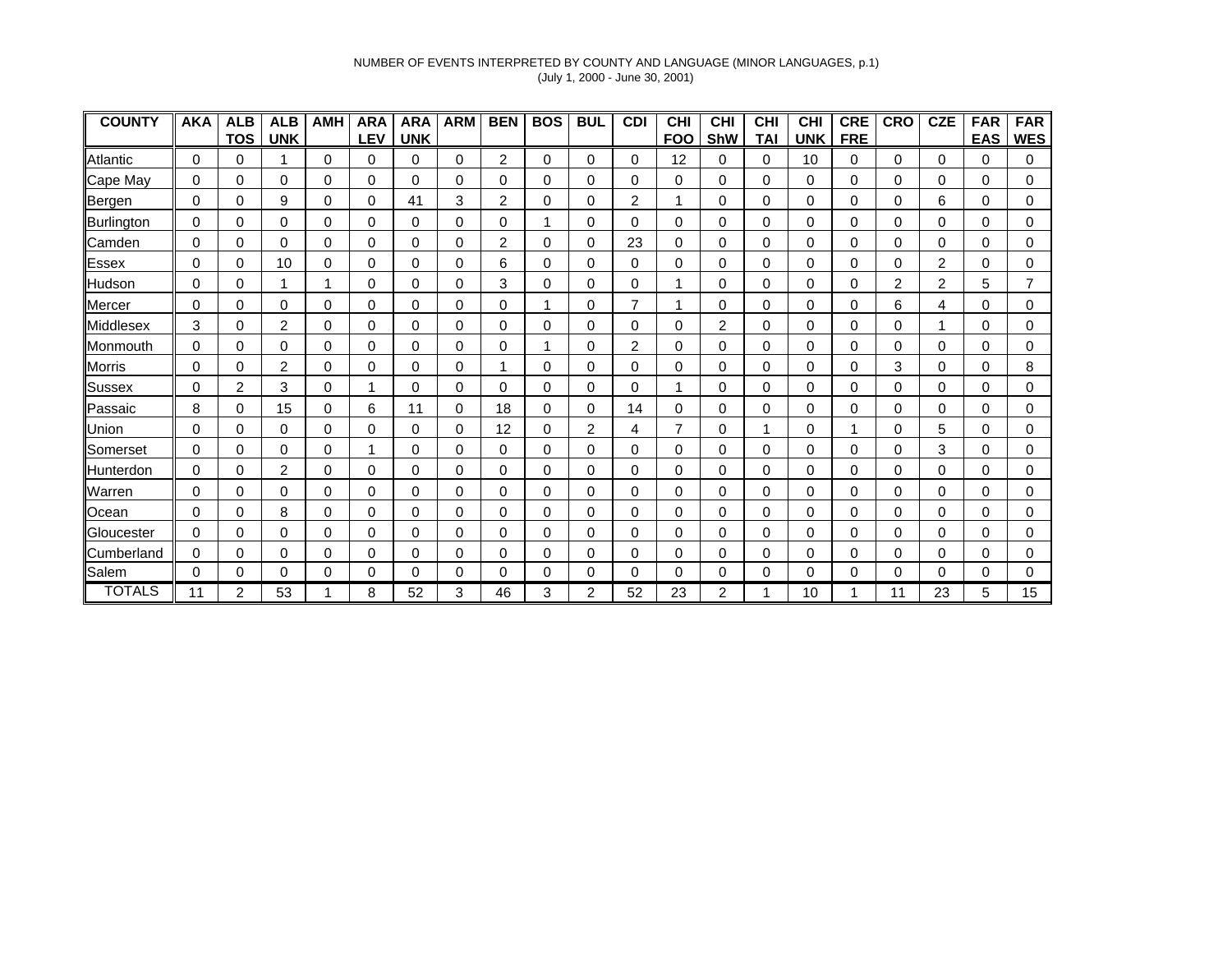### NUMBER OF EVENTS INTERPRETED BY COUNTY AND LANGUAGE (MINOR LANGUAGES, p.2) (July 1, 2000 - June 30, 2001)

| <b>COUNTY</b> | <b>FAR</b> | <b>FIN</b> | <b>FRE</b> | <b>FUL</b> | <b>GER</b> | <b>GRE</b> | <b>HEB</b>     | <b>HUN</b> | <b>IGB</b> | <b>JAP</b> | <b>KAN</b> | <b>KHM</b> | <b>KUR</b> | <b>LAO</b>     | <b>LIT</b>  | <b>LOM</b> | <b>MAC</b> | <b>MAL</b> | <b>PAN</b>     | <b>PAN</b> |
|---------------|------------|------------|------------|------------|------------|------------|----------------|------------|------------|------------|------------|------------|------------|----------------|-------------|------------|------------|------------|----------------|------------|
|               | <b>UNK</b> |            |            | <b>ADA</b> |            |            |                |            |            |            |            |            |            |                |             |            |            |            | <b>EAS</b>     | <b>WES</b> |
| Atlantic      | 0          | 0          | 1          | 0          | 0          | $\Omega$   | 0              | 0          | 0          | 0          | 0          | 0          | 0          |                | 0           | 0          | 0          | 0          | 0              | 0          |
| Cape May      | 0          | 0          | 0          | 0          | 0          |            | 0              | 0          | 0          | 0          | 0          | 0          | 0          | 0              | 0           | 0          | 0          | 0          | 0              | 0          |
| Bergen        | 13         | 2          | 5          | 0          | 1          | 3          | 9              | 4          | 0          | 6          | 0          | 0          | 0          | 0              | 1           | 0          | 2          | 3          | 8              |            |
| Burlington    | 0          | 0          | 0          | 0          | $\Omega$   | $\Omega$   | 0              | 1          | 0          | 0          | $\Omega$   | 0          | 0          | 0              | 0           | 0          | 0          | $\Omega$   | 0              | 3          |
| Camden        | 0          | 0          | $\Omega$   | 0          | 0          | 3          | 10             | 0          | 0          | 0          | 3          | 34         | $\Omega$   | 0              | 0           | 0          | 0          | 0          | 0              | 0          |
| <b>Essex</b>  | 0          | 0          | 17         | 0          | 0          |            | 1              | 0          | 0          | 0          | 0          | 0          | 0          | $\overline{2}$ | 0           | 0          | 0          | 0          | 13             | 0          |
| Hudson        | 0          | 0          | 12         | 0          | 0          | 20         | 6              | 0          | 0          | 2          | 0          | 0          | 0          |                | 0           | 0          |            | 0          | 17             | 0          |
| Mercer        | 0          | 0          | 2          | 0          | 0          | 0          | 0              | 17         | 0          | 0          | 0          | 0          | 0          | 0              | 0           | 2          | 0          | 0          | 8              | 0          |
| Middlesex     | 0          | 0          | 4          | 0          | 0          | 2          | 0              | 15         | 0          | 0          | 0          | и          | 0          | 0              | 0           | 0          | 0          | 0          | 2              | 13         |
| Monmouth      | 0          | $\Omega$   | 0          | 0          |            | 5          |                | 1          | 0          | 0          | 0          | 0          | 0          | 0              | $\Omega$    | 0          | 0          | 0          | 3              | 0          |
| <b>Morris</b> |            | 0          | 0          | 0          | 6          | 4          | 0              | 22         | 0          | 0          | 0          | 11         | 0          |                | 5           | 0          | 4          | $\Omega$   | $\overline{c}$ | 0          |
| Sussex        | 0          | 0          | $\Omega$   | 0          | 0          | 0          | 0              | 3          | 0          | 0          | 0          | 0          | $\Omega$   | 0              | $\mathbf 0$ | 0          | 0          | 0          | 2              | 0          |
| Passaic       | 0          | 0          | 3          | 0          | 0          | 0          | 0              | 4          | 0          | 0          | 0          | 0          | 0          | 0              | 0           | 0          | 0          | 0          |                | 0          |
| <b>Union</b>  | 0          | 0          | 3          | 4          | 0          | 22         | 0              | $\Omega$   | 6          | 0          | $\Omega$   | 0          |            | 0              | 4           | 0          | 0          | 0          |                | 0          |
| Somerset      | 0          | 0          | 3          | 0          | $\Omega$   | 0          | 0              | 12         | 0          | 0          | 0          | 0          | 0          | 0              | 0           | 0          | 0          | 0          | 2              | 4          |
| Hunterdon     | 0          | 0          | 0          | 0          | ٠          | 0          | 0              | 2          | 0          | 1          | 0          | 0          | 0          | 0              | 0           | 0          | 0          | 0          | 0              | 0          |
| Warren        | 0          | 0          |            | 0          | 0          | 2          | 0              |            | 0          | 0          | 0          | 0          | 0          | 0              | 0           | 0          | 0          | 0          | 2              | 0          |
| Ocean         | 0          | 0          | $\Omega$   | 0          | 0          | $\Omega$   | $\overline{7}$ | $\Omega$   | 0          | 3          | $\Omega$   | 0          | 0          | 0              | 0           | 0          | 0          | $\Omega$   | 2              | 0          |
| Gloucester    | 0          | 0          | $\Omega$   | 0          | 0          | 2          | 0              | 0          | 0          | 0          | 0          | 0          | 0          | 0              | 0           | 0          | 0          | 0          | 0              | 0          |
| Cumberland    | 0          | 0          | 0          | 0          | 1          | 0          | 0              | 0          | 0          | 0          | 0          | 0          | 0          | 0              | 0           | 0          | 0          | 0          | 0              | 0          |
| Salem         | 0          | 0          | $\Omega$   | 0          | $\Omega$   | $\Omega$   | 0              | 0          | 0          | 0          | 0          | 0          | $\Omega$   | 0              | 0           | 0          | 0          | $\Omega$   | 0              | 0          |
| <b>TOTALS</b> | 14         | 2          | 51         | 4          | 10         | 65         | 34             | 82         | 6          | 12         | 3          | 46         |            | 5              | 10          | 2          | 7          | 3          | 69             | 21         |